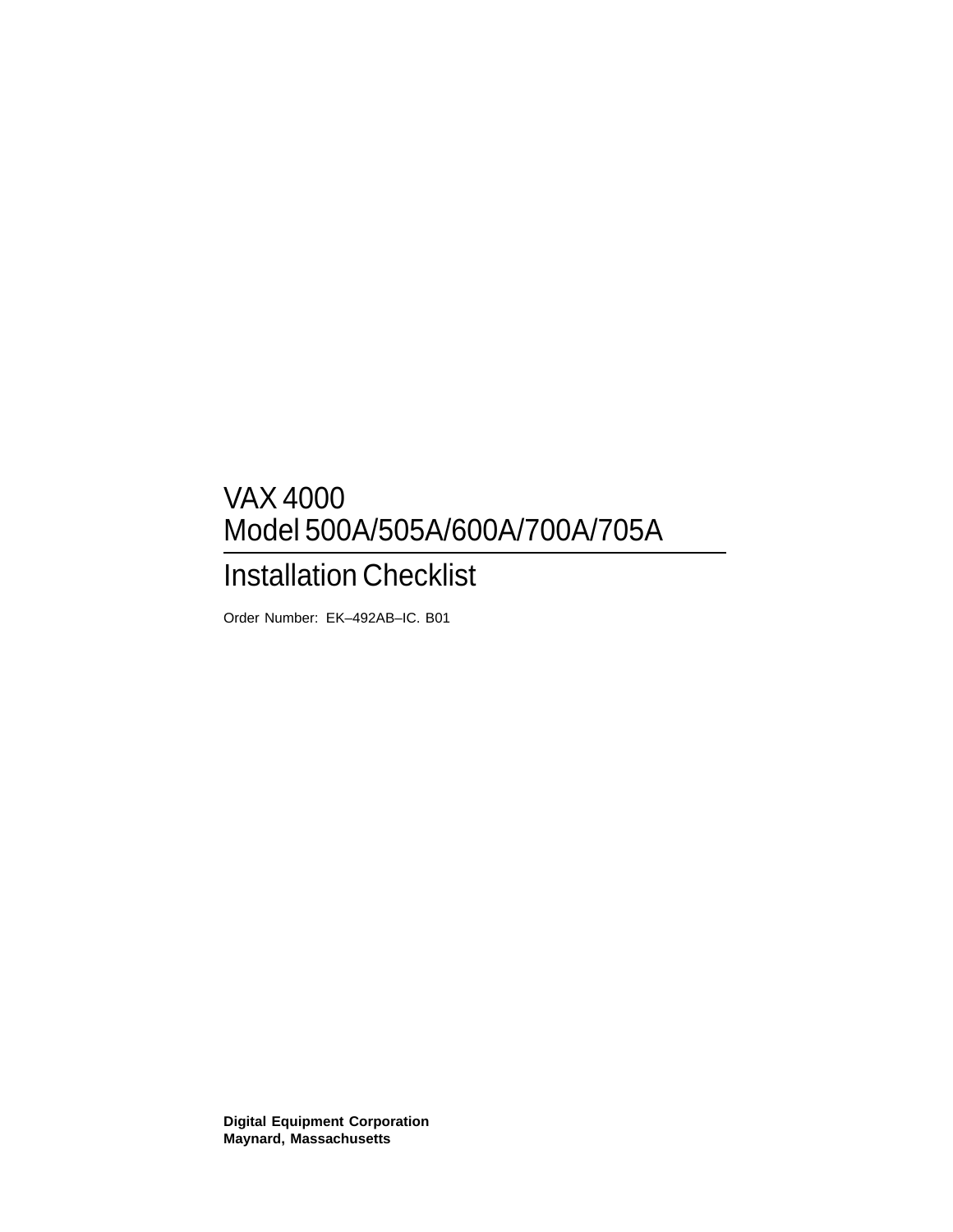**First Printing, December 1991 Revised, February 1992 Revised, April 1992 Revised, July 1992 Revised, July 1993 Revised, July 1994**

The information in this document is subject to change without notice and should not be construed as a commitment by Digital Equipment Corporation.

Digital Equipment Corporation assumes no responsibility for any errors that may appear in this document.

The software, if any, described in this document is furnished under a license and may be used or copied only in accordance with the terms of such license. No responsibility is assumed for the use or reliability of software or equipment that is not supplied by Digital Equipment Corporation or its affiliated companies.

Restricted Rights: Use, duplication or disclosure by the U.S. Government is subject to restrictions as set forth in subparagraph (c)(1)(ii) of the Rights in Technical Data and Computer Software clause at DFARS 252.227–7013.

Copyright © Digital Equipment Corporation 1991, 1992, 1993, 1994. All Rights Reserved.

The following are trademarks of Digital Equipment Corporation: CompacTape, CX, DDCMP, DEC, DECconnect, DECdirect, DECnet, DECscan, DECserver, DECUS, DECwindows, DELNI, DEMPR, DESQA, DESTA, DSRVB, DSSI, IVAX, KDA, KLESI, KRQ50, MicroVAX, MSCP, Q–bus, Q22–bus, RA, RQDX, RV20, SA, SDI, ThinWire, TK, TMSCP, TQK, TS05, TU, VAX, VAX 4000, VAXcluster, VAX DOCUMENT, VAXELN, VAXlab, VAXserver, VMS, VT, and the DIGITAL logo.

All other trademarks and registered trademarks are the property of their respective holders.

**FCC NOTICE:** The equipment described in this document generates, uses, and may emit radio frequency. The equipment has been type tested and found to comply with the limits for a Class A computing device pursuant to Subpart J of Part 15 of FCC Rules, which are designed to provide reasonable protection against such radio frequency interference.

Operation of the equipment in a residential area may cause interference, in which case the user at his own expense will be required to take whatever measures may be required to correct the interference.

This document was prepared using VAX DOCUMENT Version 2.1.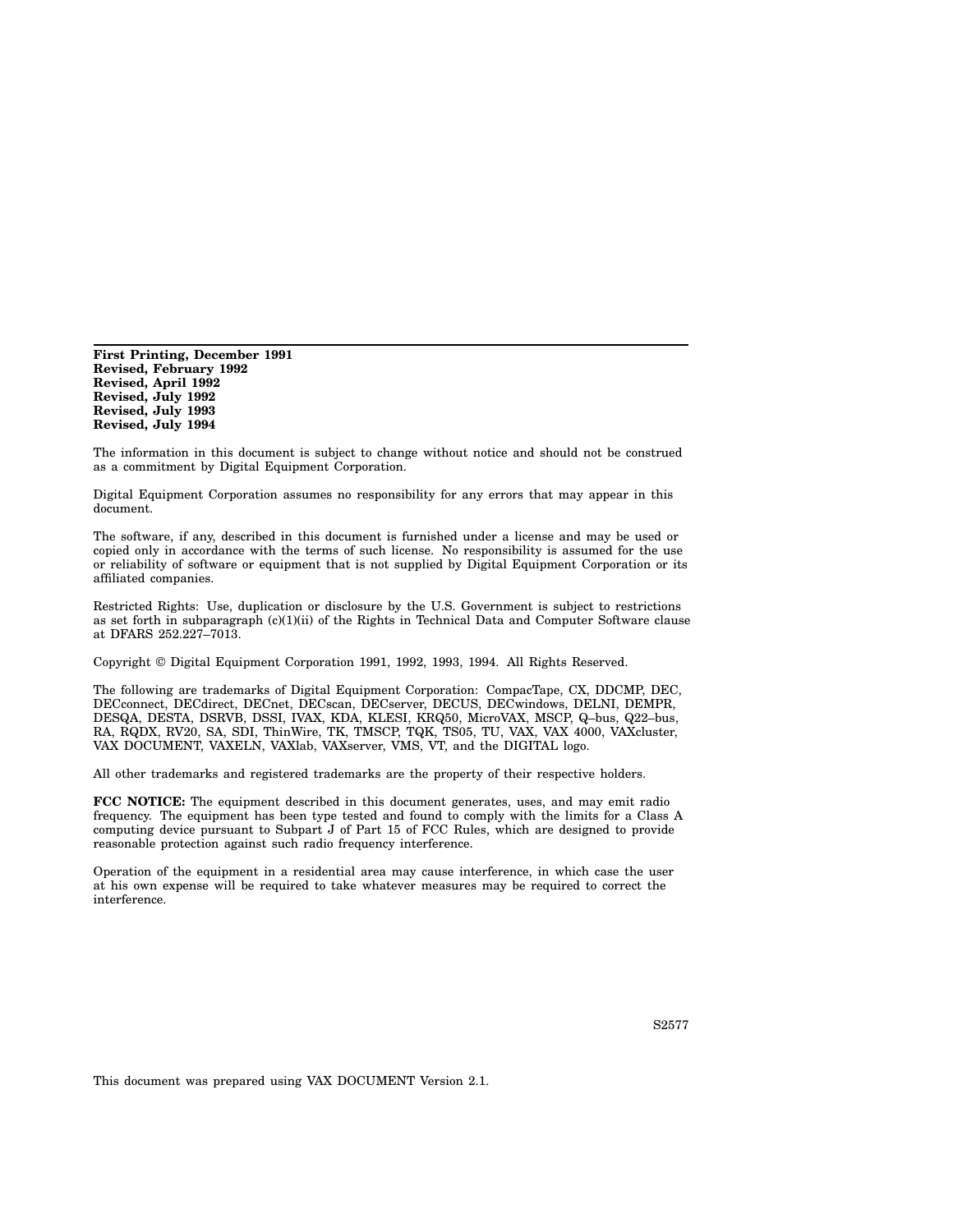# **1 Preinstallation Requirements**

#### **Documents You Will Need**

To install and use your system, you need the following documents.

• These manuals from the Customer Hardware Information Kit:

*Site Preparation Installation Operation Troubleshooting and Diagnostics*

- Console terminal documents found with the console terminal
- Documents for any other devices such as expanders or printers
- Operating system and/or factory-installed software documents

If you are installing a DSSI VAXcluster configuration, and you are a licensed self-maintenance customer, you should be familiar with the contents of your *DSSI VMScluster Installation and Troubleshooting* manual.

**Caution**

Review the system warranty. The terms of your agreement with Digital may require that a Digital service representative install your system. Contact your local Digital representative if you have any questions.

#### **Questions, Problems or Concerns?**

Call Digital's toll-free hotline 24 hours a day:

In the U.S., 1–800–DEC–8000 In Canada, 1–800–267–5251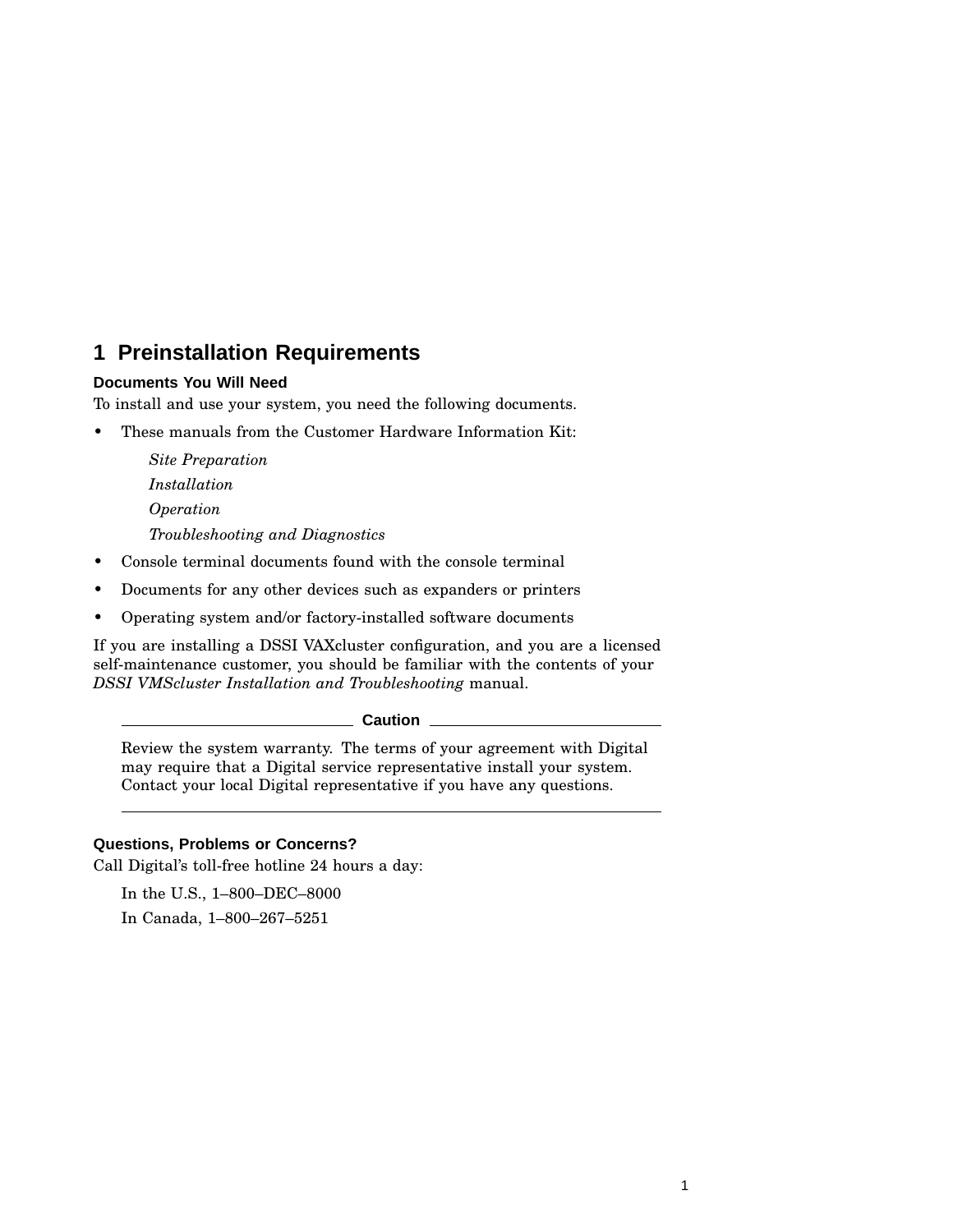# **2 Installation Procedures**

#### **Assumptions**

This checklist assumes that your entire system arrived and that you are ready to unpack and place it in its appropriate location.

#### **How to Use This Checklist**

Use this checklist in conjunction with, not as a replacement for, your system *Installation* manual. The numbered procedures in this checklist correspond to the numbered procedures in that manual.

Each procedural step in this checklist makes reference (in parentheses) to the manual that contains more information about the step. As you complete each step in the *Installation* manual:

- 1. Refer back to this checklist.
- 2. Verify that you performed the required task.
- 3. Check the appropriate box.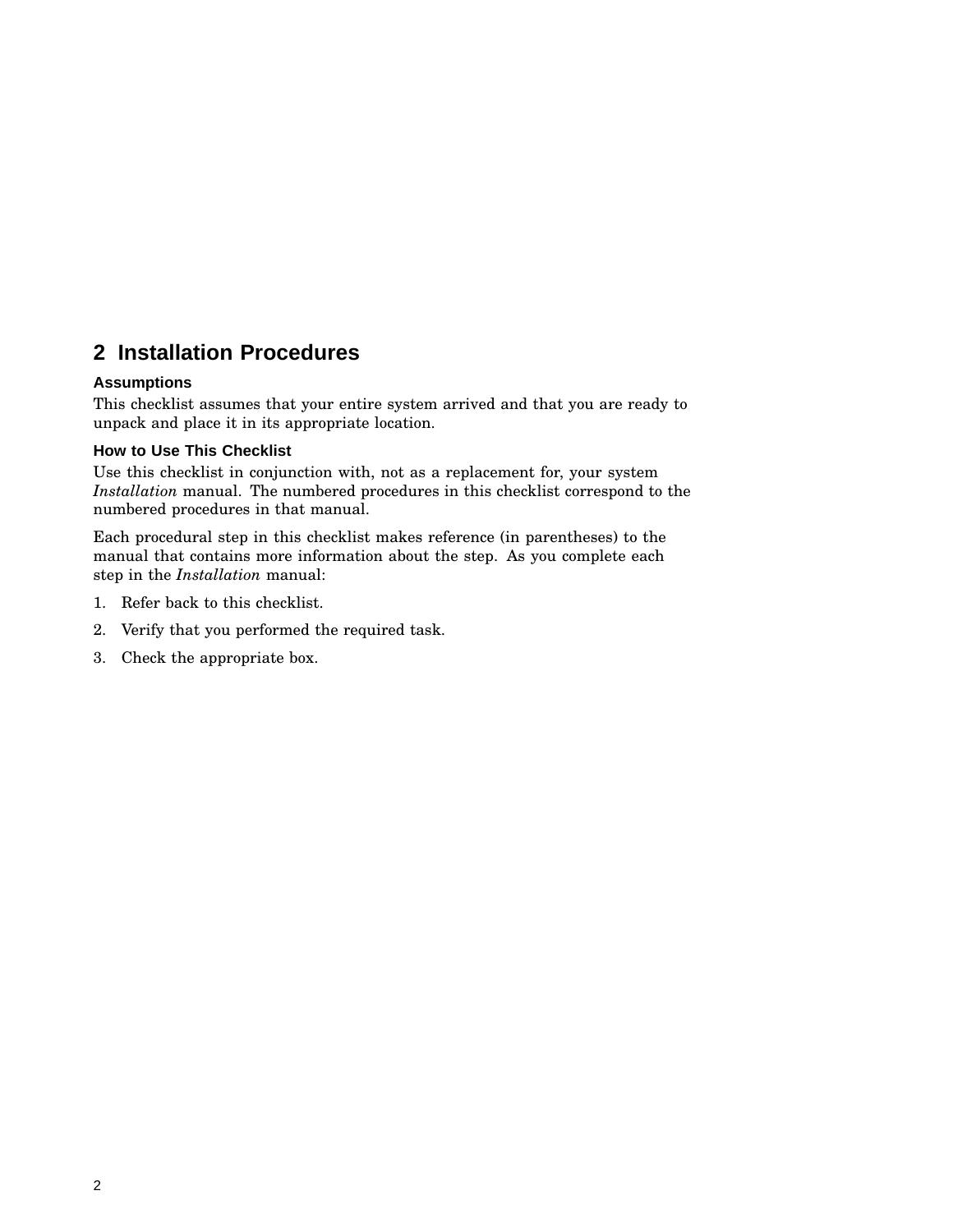## **2.1 Verify Site Preparation**

Is there adequate power for your system and its peripherals? (*Site Preparation*)

If you are installing a DSSI configuration, did you make sure your site power distribution system does not have any grounding faults? (*Site Preparation*)

Are you allowing enough space for your system? (*Site Preparation*)

Does your site maintain the proper environmental operating conditions? (*Site Preparation*)

Did you gather the tools you will need? (*Installation*)

#### **2.2 Check the Shipment**

Did you unpack all the shipping cartons? (*Installation*)

Did you check the Product Delivery Document against the Content Listing or Barcode Label for each carton? (*Installation*)

Did you compare the contents of your cartons with the Content Listing for each carton? (*Installation*)

#### **2.3 Position the System**

Does the location for your system meet the system's weight and space requirements? (*Installation, Site Preparation*)

#### **2.4 Open the System Doors**

Did you find the key to the lock in the shipping carton? (*Installation*)

 $\Box$  Did you turn that key to the bottom position to unlock the upper and lower doors? (*Installation*)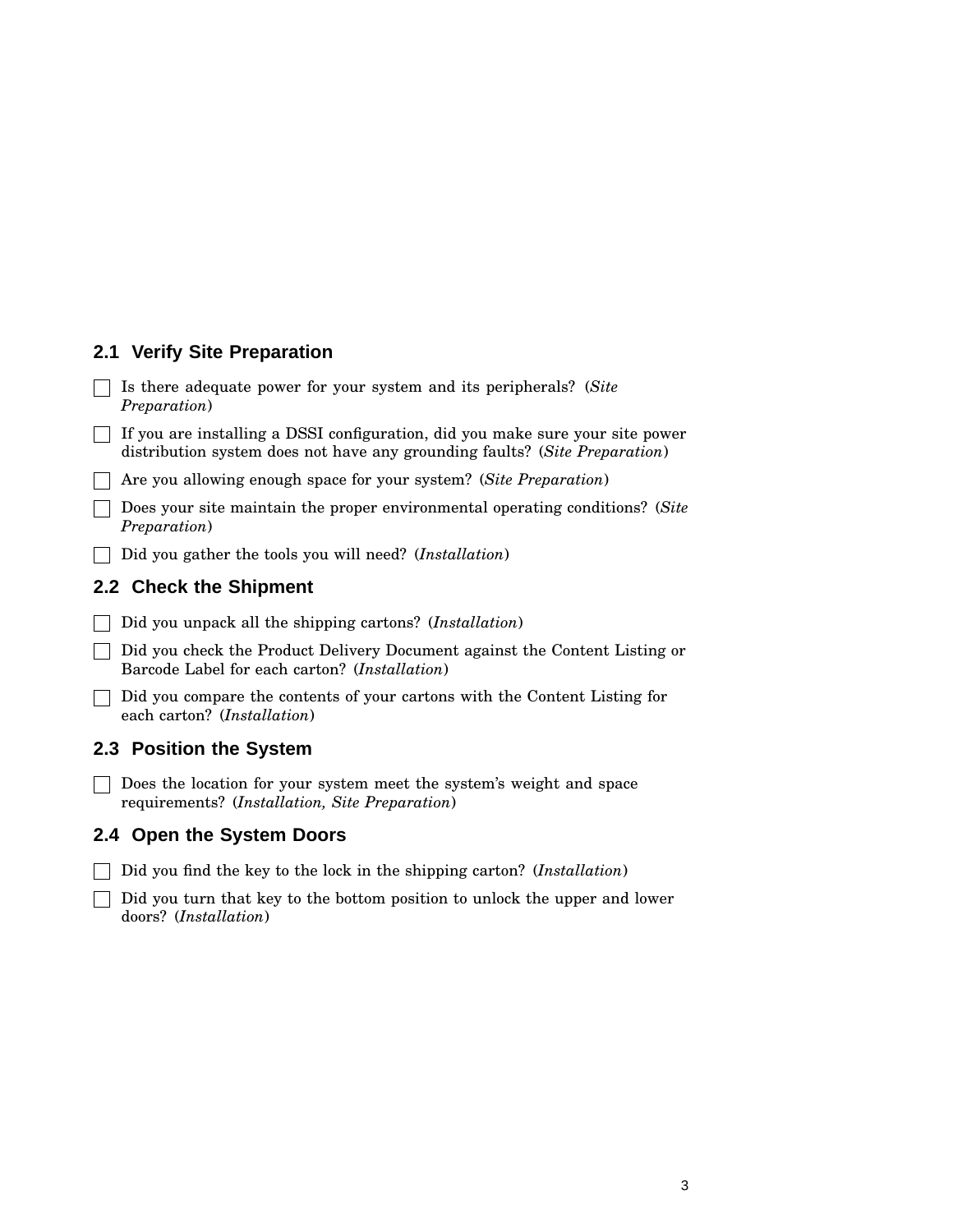#### **2.5 Install the Console Terminal**

- Did you unpack the console terminal components? (*Terminal installation guide*)
- Did you connect all console terminal components? (*Terminal installation guide*)
- Did you turn on the console terminal and observe proper self-tests? (*Terminal owner's manual*)
- Did you perform setup operations for the console terminal? (*Terminal owner's manual*)
- Did you turn off the console terminal? (*Installation*)
- Did you connect the console terminal cable from the rear of the console terminal to the system console module? (*Installation*)

## **2.6 Set the System Controls**

Did you set the Power switch to off (0)? (*Installation*) On each ISE did you set the Write-Protect button to the out (write-enabled) position and the Run/Ready button to the in (ready) position? (*Installation*)

- $\Box$  Did you verify that a uniquely numbered bus node ID plug is inserted into each ISE and TF-series or TLZ04 tape drive installed in your system? (*Installation*)
- Did you set the Halt button to the out (run) position? (*Installation*)
- Did you set the Power-Up Mode switch to Language Inquiry mode (indicated by a human profile)? (*Installation*)
- Did you make sure that the system and console-terminal baud rate settings are the same? (*Installation*)
- □ Did you set the Break Enable/Disable switch to the up (enabled) position? (*Installation*)
- □ Does your system have a TK-series or TF-series tape drive? If so, did you make sure the Cartridge Insert/Release handle is closed (pushed in)? (*Installation*)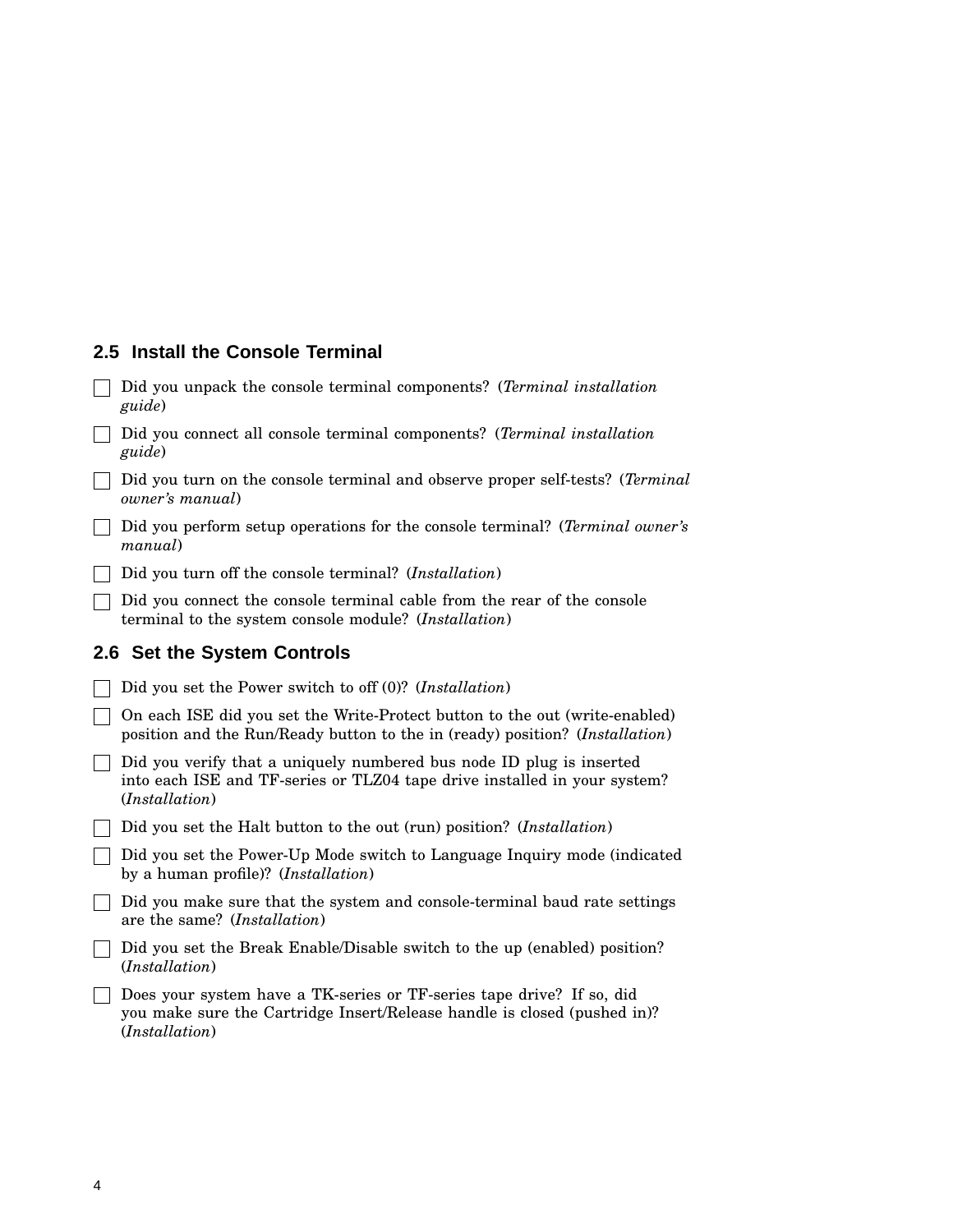## **2.7 Connect Additional Devices to the System**

Did you connect terminals and printers to the system? (*Installation*)

Did you connect telephone modems to the system? (*Installation*)

Did you connect the system to a network? (*Installation*)

Did you connect the KZQSA internal cable, if required? (*Installation*)

## **2.8 Connect an Expander, If Required**

 $\Box$  Are you installing an expander with your system? If so, begin installing the expander now. When the installation is complete, return to this checklist. (*Expander manual, system Installation*)

 $\Box$  If you are installing a DSSI configuration, did you connect a ground cable between the expander and your system? (*Installation*)

# **2.9 Connect the System Power Cable**

Did you turn off the system and all its devices? (*Installation*)

Did you connect the power cable to the system and to a wall outlet or other power source? (*Installation*)

## **2.10 Turn On the System and Select a Language**

Did you turn on the console terminal and observe proper self-tests? (*Terminal owner's manual*)

 $\Box$  Did you turn on the system by setting the Power switch to on (1)? (*Installation*)

Did you select a language and save it by turning the Power-Up Mode switch to Run mode (indicated by an arrow)? (*Installation*)

# **2.11 Close the System Doors**

Did you close the front doors? (*Installation*)

Did you turn the key to the middle position to lock both doors or to the top position to leave the upper door unlocked? (*Installation*)